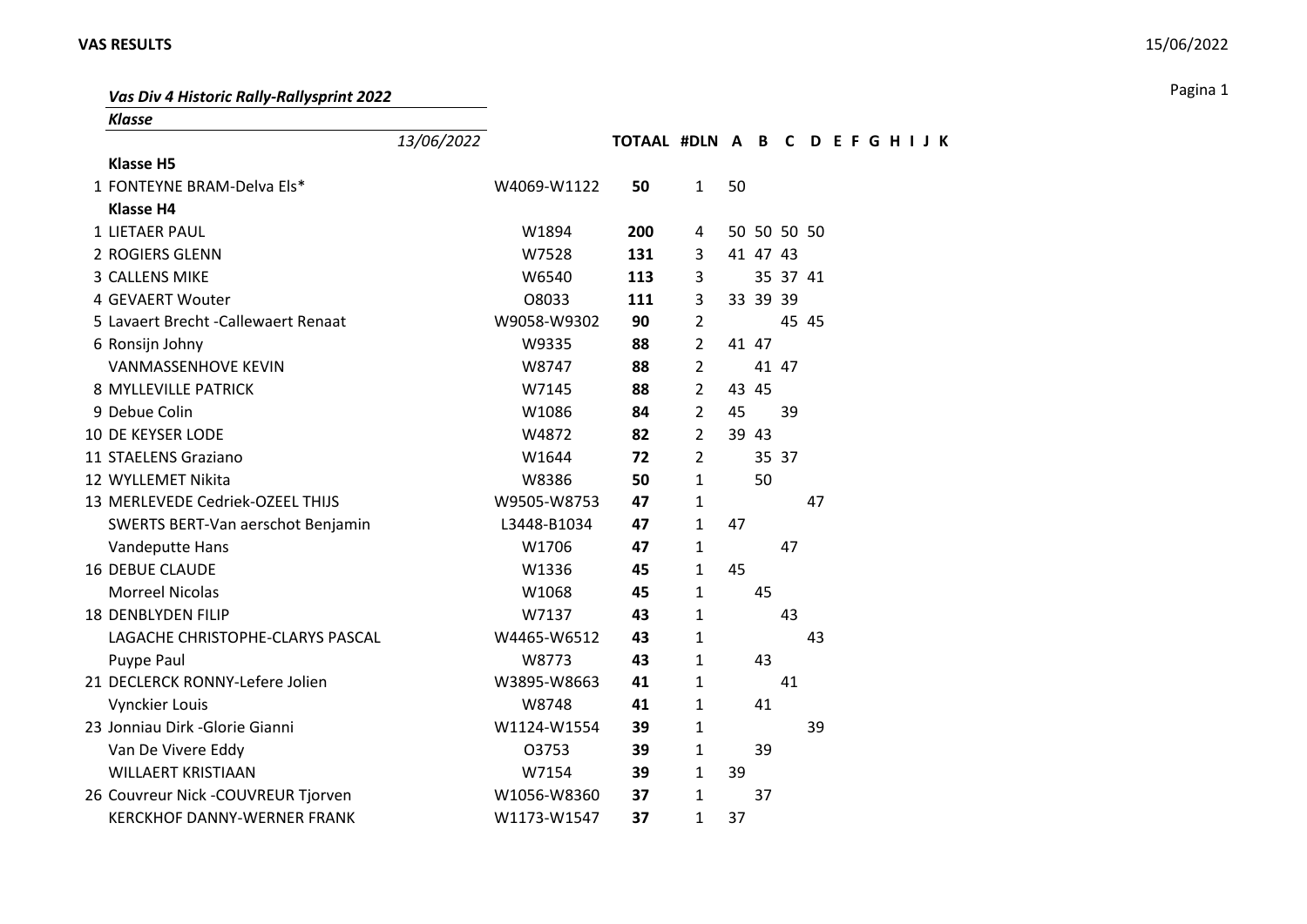| 28 DECLERCQ PIET-Vermeersch Patrick        | W2020-W4090 | 35  | 1              | 35          |    |       |
|--------------------------------------------|-------------|-----|----------------|-------------|----|-------|
| 29 Preda Anouck                            | W1550       | 33  | $\mathbf{1}$   | 33          |    |       |
| 30 VANLERBERGHE MARC-Bouten Christophe     | W2859-W9459 | 31  | $\mathbf{1}$   | 31          |    |       |
| <b>Klasse H3</b>                           |             |     |                |             |    |       |
| 1 VERHAEGHE KOEN                           | W5786       | 191 | 4              | 50 47 47 47 |    |       |
| 2 Lietaer Mathieu-Ghesquiere Robbe         | W8299-W1064 | 142 | 3              | 47          |    | 50 45 |
| <b>3 VANCOILLIE DANNY</b>                  | W1800       | 100 | $\overline{2}$ | 50          |    | 50    |
| <b>4 LAFLERE KURT</b>                      | W3167       | 94  | $\overline{2}$ | 47          |    | 47    |
| 5 VANDERHAEGHE JURGEN-DEWIL YVES           | W1994-W7250 | 88  | $\overline{2}$ | 45          |    | 43    |
| 6 DEMEYERE PETER-DEMEESTER Yves            | W6999-W3379 | 84  | $\overline{2}$ | 43          |    | 41    |
| 7 DEPOORTERE BJORN                         | W7194       | 50  | $\mathbf{1}$   | 50          |    |       |
| <b>Geldhof Thomas</b>                      | W1633       | 50  | $\mathbf{1}$   |             |    | 50    |
| Puype Paul                                 | W8773       | 50  | $\mathbf{1}$   | 50          |    |       |
| 10 De Munck Filip                          | A4790       | 47  | $\mathbf{1}$   |             | 47 |       |
| 11 Oosterlinck Sascha - VERLEYE NICOLAS    | W9065-W2910 | 45  | $\mathbf{1}$   |             | 45 |       |
| Vergote Ward - Ben Driss Nessim            | W8777-W9261 | 45  | $\mathbf{1}$   | 45          |    |       |
| 13 VERSTRAETE VINCENT-DEWICKERE CHRISTOPHE | W2450-W8633 | 43  | 1              |             | 43 |       |
| 14 Schoenmakers Niels-Vanhoof Jeff         | A1369-A1442 | 41  | $\mathbf{1}$   | 41          |    |       |
| 15 VER EECKE Mathias-HOFLACK NICO          | W1571-W6952 | 39  | $\mathbf{1}$   |             |    | 39    |
| 16 VERDONCK STEFAN-VERDONCK CEDERIC        | W7179-W7501 | 37  | $\mathbf{1}$   |             |    | 37    |
| <b>Klasse H2</b>                           |             |     |                |             |    |       |
| 1 LAPEIRE JOZEF                            | W3317       | 100 | $\overline{2}$ | 50          |    | 50    |
| 2 VERMEERSCH DIRK                          | A8887       | 97  | $\overline{2}$ | 47          | 50 |       |
| <b>3 BEKAERT STEFAAN</b>                   | W7559       | 50  | $\mathbf{1}$   | 50          |    |       |
| <b>CLARYS PASCAL-Depoorter Andy</b>        | W6512-W9478 | 50  | $\mathbf{1}$   | 50          |    |       |
| <b>DECLERCQ FRANCIS</b>                    | W2086       | 50  | $\mathbf{1}$   |             |    | 50    |
| Delva Els*                                 | W1122       | 50  | $\mathbf{1}$   |             | 50 |       |
| 7 Dewulf Stefan                            | W7893       | 47  | $\mathbf{1}$   | 47          |    |       |
| De Bièvre Esther*                          | A1409       | 47  | $\mathbf{1}$   | 47          |    |       |
| 9 DE KEYSER Ruben-CAILLIAU Wim             | W9255-W9257 | 45  | $\mathbf{1}$   | 45          |    |       |

A: Short rally van Moorslede (20-3)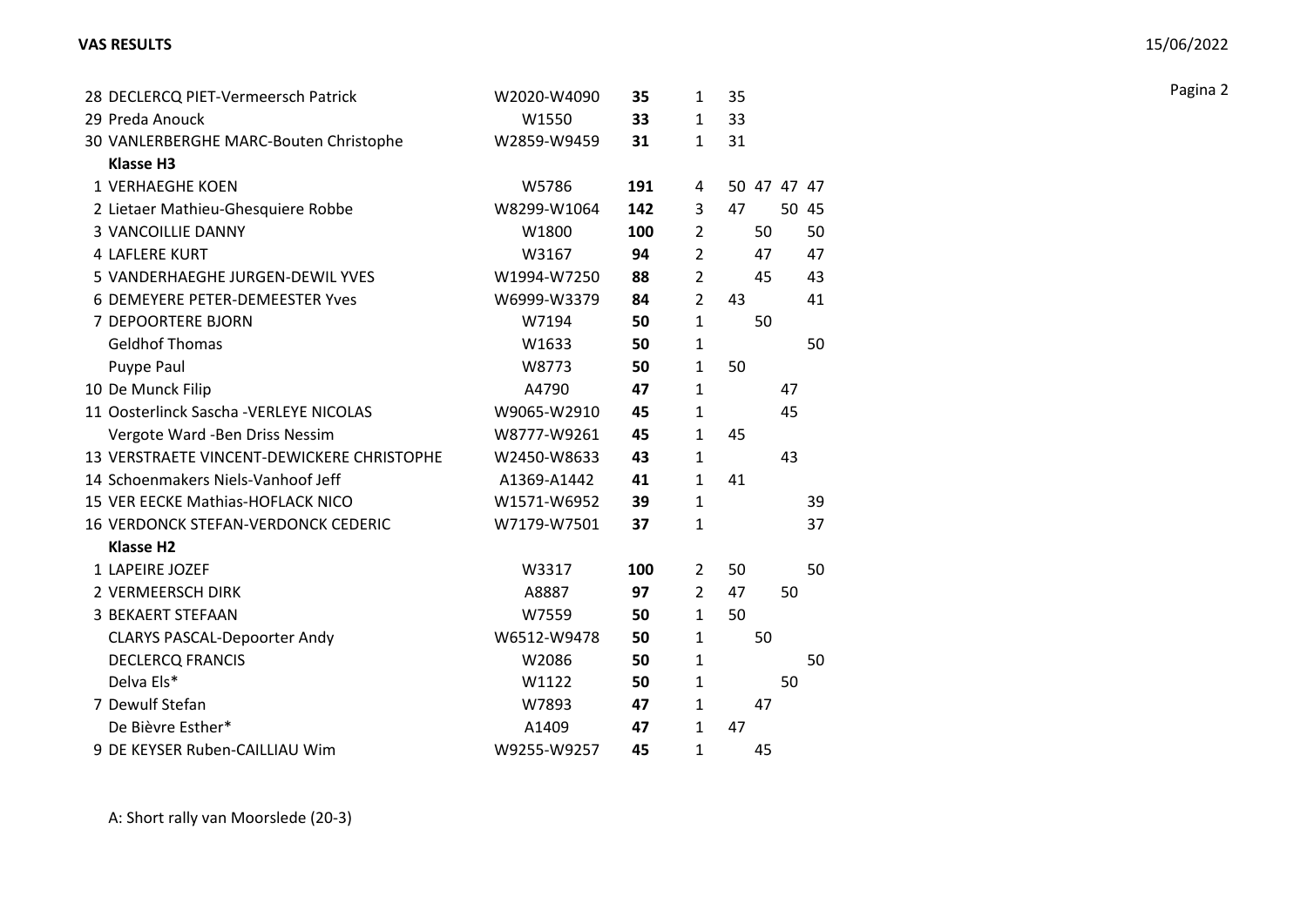B: Monteberg Rally(8-5) Pagina 3 C: Orc Canal Rally (29-5) D: Rally van Wervik (11-6) E: Short Rally TBR (10-7) F: Rally van Staden (15-8) G: Shortrally Van Kasterlee (28-8) H: AAROVA rally (1-10) I: Hemicuda rally (16-10) J: Rally van Zuid-Limburg (13-11)

K: 6u van Kortrijk(20-11)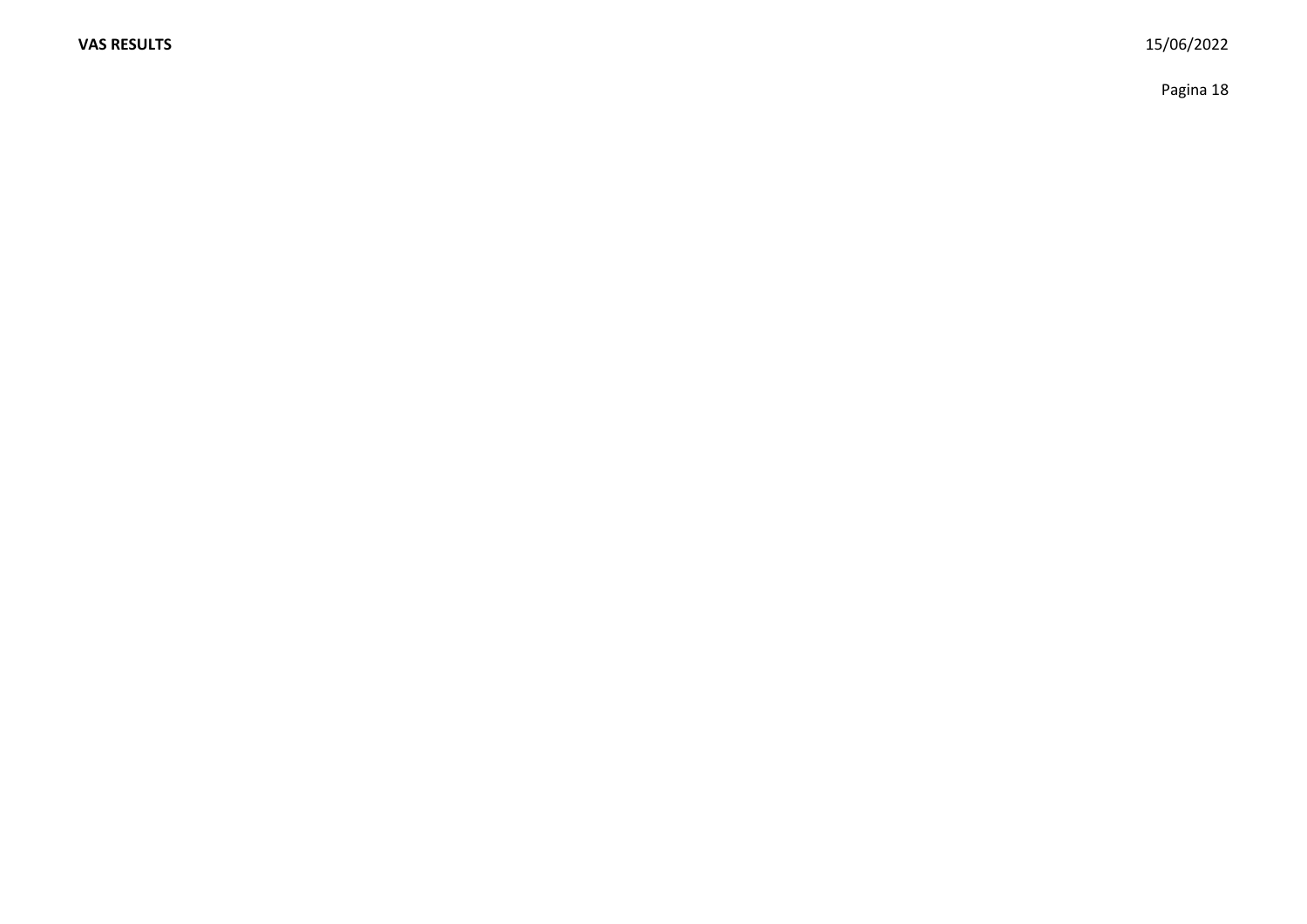Pagina 19

H5

H4 H4 H4 H4 H4 H4 H4 H4 H4 H4 H4 H4 H4 H4 H4 H4 H4 H4 H4 H4 H4 H4 H4 H4 H4 H4 H4